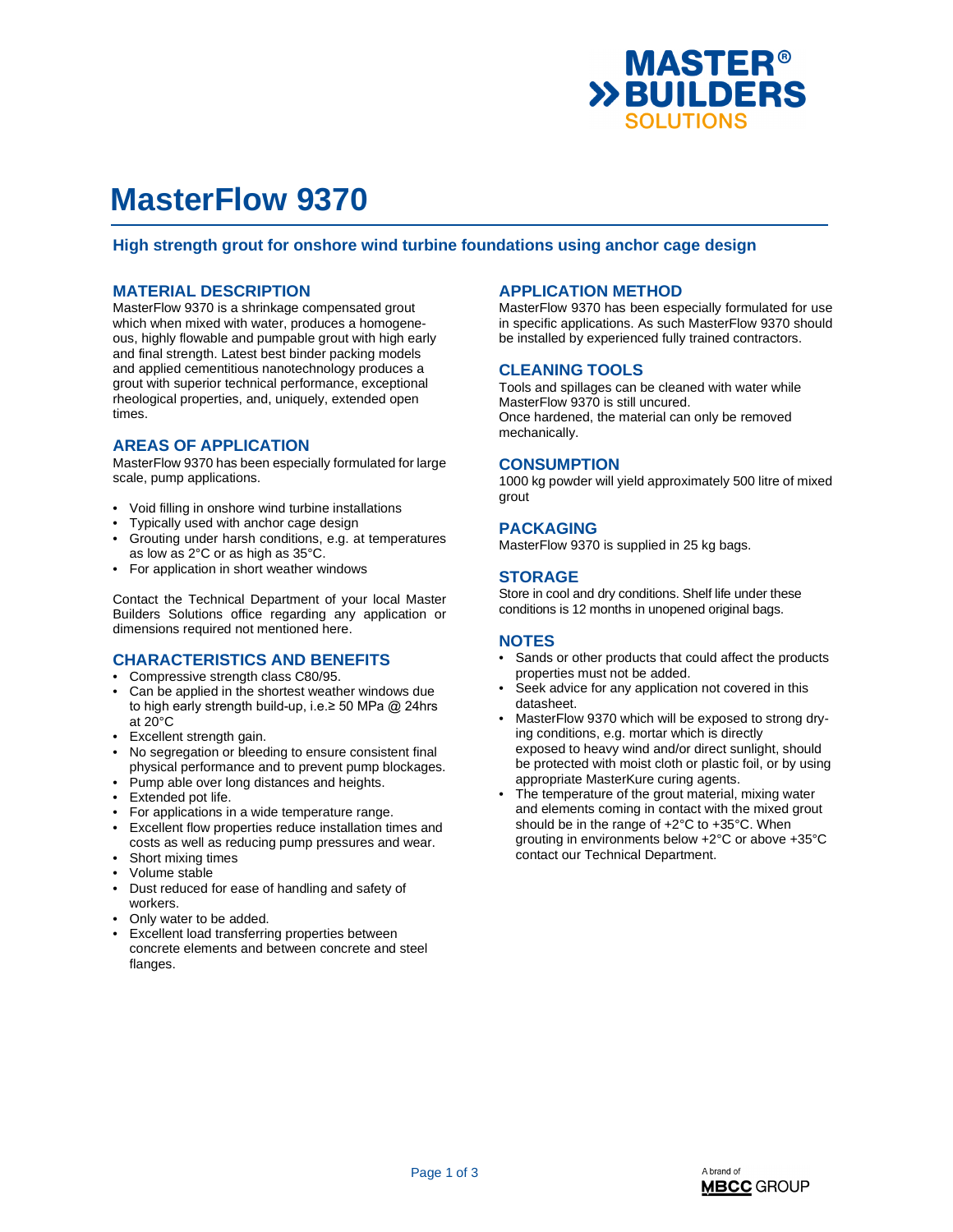

# **MasterFlow 9370**

### **High strength grout for onshore wind turbine foundations using anchor cage design**

| <b>TECHNICAL DATA</b>                                                                                                                       | <b>Unit</b>                            | Values                     |
|---------------------------------------------------------------------------------------------------------------------------------------------|----------------------------------------|----------------------------|
| Density of mixture (DIN18555-2)                                                                                                             | g/cm <sup>3</sup>                      | Approx. 2.3                |
| Mixing water demand                                                                                                                         | litres                                 | Approx. 3.6 / 25 kg powder |
| Pot life of mixed material                                                                                                                  | minutes                                | $\geq 120$                 |
| Setting time                                                                                                                                | hours                                  | $\leq 6$                   |
| Air content (EN 1015-7)                                                                                                                     | %                                      | $\leq 4$                   |
| Application temperature (substrate and material):                                                                                           | °C                                     | From $+2$ to $+35$         |
| Application thickness                                                                                                                       | mm                                     | $25 - 250$                 |
| <b>Mechanical properties:</b>                                                                                                               |                                        |                            |
| Compressive strength $(40 \times 40 \times 160 \text{ mm} \text{ prisms} - EN 12190)$                                                       | N/mm <sup>2</sup>                      |                            |
| after 1 day                                                                                                                                 |                                        | $\geq 45$                  |
| after 7 days                                                                                                                                |                                        | $\geq 80$                  |
| after 28 days                                                                                                                               |                                        | $\geq 95$                  |
| Characteristic compressive strength                                                                                                         | N/mm <sup>2</sup>                      | 91                         |
| $(150 \times 300 \text{ mm}$ cylinders)                                                                                                     |                                        |                            |
| Static modulus of elasticity (EN 13412)                                                                                                     | GPa                                    | $\geq 30$                  |
| Capillary water absorption (EN 13057)                                                                                                       | kg / m <sup>2</sup> .h <sup>-0.5</sup> | $\leq 0.05$                |
| Crack resistance - Coutinho-ring                                                                                                            |                                        | no cracking after 180 days |
| Installation / Additional information - Classification acc. DAfStb VeBMR Rili                                                               |                                        |                            |
| Maximum grain size                                                                                                                          | mm                                     | < 2                        |
| Mixing time                                                                                                                                 | minutes                                | Approximately 3            |
| Mixer type                                                                                                                                  |                                        | e.g. pan mixer             |
| Application method                                                                                                                          |                                        | One continuous pour        |
| Fire resistance (EN13501-1)                                                                                                                 | class                                  | $A1$ (fl)                  |
| Flow channel classification                                                                                                                 |                                        | $f3$ (≥ 750 mm)            |
| Compression strength classification                                                                                                         |                                        | C80/95                     |
| Early compression strength classification                                                                                                   |                                        | A                          |
| Shrinkage classification                                                                                                                    |                                        | SKVM <sub>0</sub>          |
| Exposure classes (EN 206-1, DIN 1045-2)                                                                                                     |                                        | XO, XC4, XD3, XF3, XA2, WF |
| Data are given for conditions of 20°C and 65% R.H. unless otherwise stated. The technical data provided do not represent guaranteed minima. |                                        |                            |